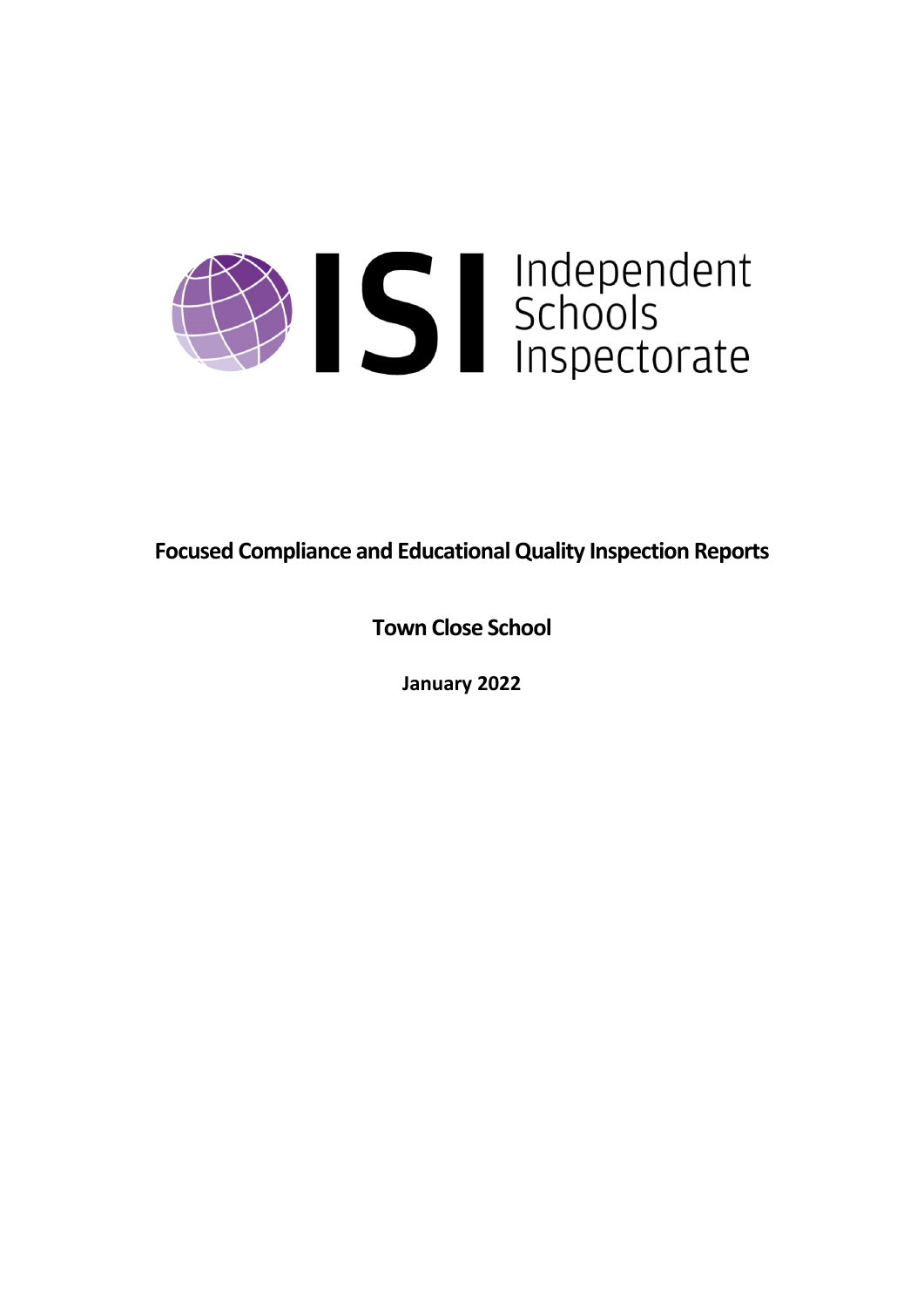# **Contents**

|    | <b>School's Details</b>                                              | 3                       |
|----|----------------------------------------------------------------------|-------------------------|
| 1. | <b>Background Information</b>                                        | 4                       |
|    | <b>About the school</b>                                              | 4                       |
|    | What the school seeks to do                                          | 4                       |
|    | About the pupils                                                     | 4                       |
| 2. | <b>Regulatory Compliance Inspection</b>                              | 5                       |
|    | Preface                                                              | 5                       |
|    | <b>Key findings</b>                                                  | 6                       |
|    | PART 1 - Quality of education provided                               | 6                       |
|    | PART 2 - Spiritual, moral, social and cultural development of pupils | 6                       |
|    | PART 3 - Welfare, health and safety of pupils                        | 6                       |
|    | PART 4 – Suitability of staff, supply staff, and proprietors         | 6                       |
|    | PART 5 - Premises of and accommodation at schools                    | 7                       |
|    | <b>PART 6 - Provision of information</b>                             | 7                       |
|    | PART 7 - Manner in which complaints are handled                      | 7                       |
|    | PART 8 - Quality of leadership in and management of schools          | $\overline{\mathbf{z}}$ |
| 3. | <b>Educational Quality Inspection</b>                                | 8                       |
|    | Preface                                                              | 8                       |
|    | <b>Key findings</b>                                                  | 8                       |
|    | <b>Recommendations</b>                                               | 8                       |
|    | The quality of the pupils' academic and other achievements           | 8                       |
|    | The quality of the pupils' personal development                      | 11                      |
| 4. | <b>Inspection Evidence</b>                                           | 14                      |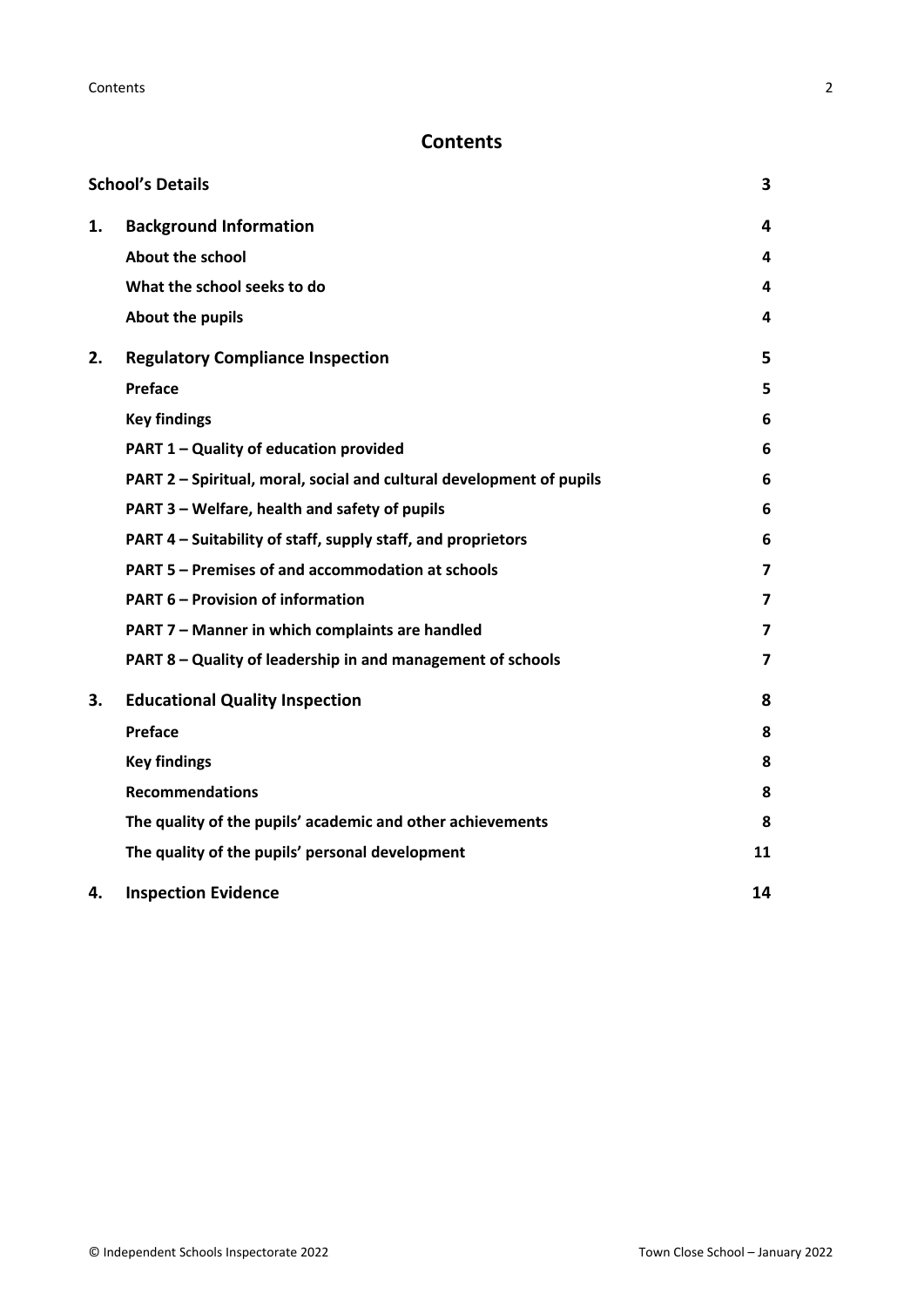| <b>School</b>                    | <b>Town Close School</b> |     |               |    |
|----------------------------------|--------------------------|-----|---------------|----|
| <b>DfE</b> number                | 926/6111                 |     |               |    |
| <b>Registered charity number</b> | 311293                   |     |               |    |
| <b>Address</b>                   | <b>Town Close School</b> |     |               |    |
|                                  | 14 Ipswich Road          |     |               |    |
|                                  | Norwich                  |     |               |    |
|                                  | Norfolk                  |     |               |    |
|                                  | <b>NR2 2LR</b>           |     |               |    |
| <b>Telephone number</b>          | 01603 620180             |     |               |    |
| <b>Email address</b>             | head@townclose.com       |     |               |    |
| <b>Headteacher</b>               | Mr Christopher Wilson    |     |               |    |
| <b>Chair of governors</b>        | Mrs Sarah Anthony        |     |               |    |
| Age range                        | 2 to 14                  |     |               |    |
| Number of pupils on roll         | 452                      |     |               |    |
|                                  | <b>EYFS</b>              | 80  | Years 1 and 2 | 99 |
|                                  | Prep                     | 273 |               |    |
| <b>Inspection dates</b>          | 18 to 21 January 2022    |     |               |    |

# <span id="page-2-0"></span>**School's Details**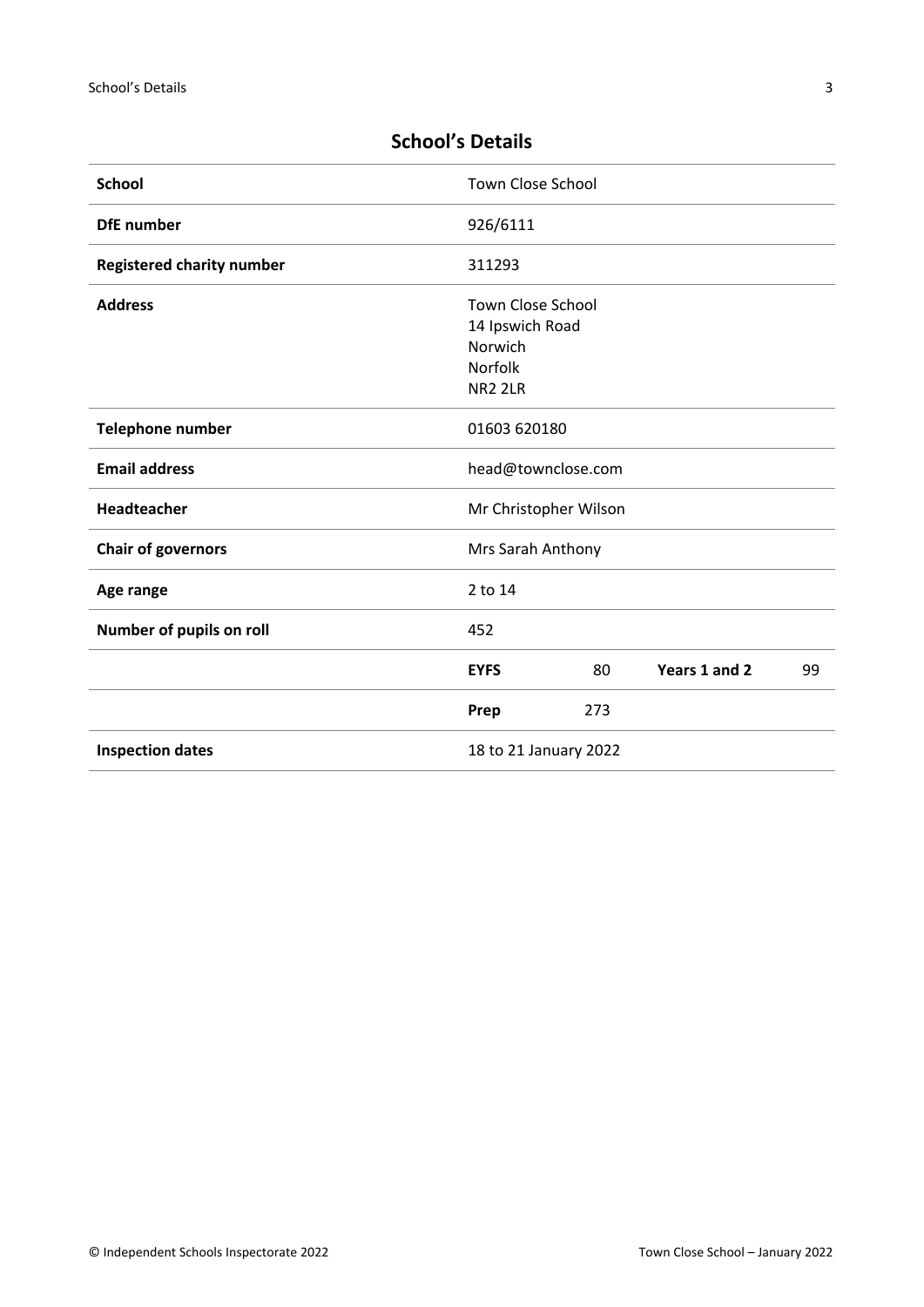## <span id="page-3-0"></span>**1. Background Information**

#### <span id="page-3-1"></span>**About the school**

- 1.1 Town Close School is a co-educational day school, close to the centre of Norwich. Situated in extensive wooded grounds, it occupies the original Georgian and Victorian buildings as well as purpose built teaching spaces. The school comprises the pre-prep department for pupils aged between 2 and 7 years and the prep department for pupils aged between 7 and 14 years. The school was founded in 1932 and is a charitable trust, overseen by a board of governors. Since the previous inspection, the school has appointed a new headmaster and a new chair of governors.
- 1.2 During the period March to August 2020, the school remained open only for children of key workers. During this period of closure the school provided remote learning materials for all pupils. From June onwards the school also opened for pupils in designated years according to government guidance.
- 1.3 In the interests of infection control during the COVID-19 (coronavirus) pandemic, inspection evidence was gathered partly remotely and partly on-site to reduce contact within the school setting.
- 1.4 In line with the direction given by the Department for Education (DfE) at the time, no evaluation has been made of the nature or effectiveness of any provision made during the period March to August 2020, including its impact on pupils' learning, achievement or personal development. Any concerns relating to pupils' welfare during this period which directly relate to measures implemented by the school have been considered.
- 1.5 During the lockdown period of January to March 2021, all pupils other than vulnerable pupils or the children of key workers received remote learning provision at home.
- 1.6 Since 2020, EYFS profiles have not been externally moderated.

## <span id="page-3-2"></span>**What the school seeks to do**

1.7 The school seeks to provide an engaging and creative learning environment in which pupils' individual talents are valued and developed. It aims to challenge pupils to think, question, adapt and collaborate and to enable them to develop their personal skills within an ethos of tolerance and personal responsibility.

## <span id="page-3-3"></span>**About the pupils**

1.8 Most pupils live in Norwich or surrounding towns and villages and come from a range of business, farming, professional and academic backgrounds. The school has identified 63 pupils as having special educational needs and/or disabilities (SEND), which include social and emotional, communication and physical needs, all of whom receive additional specialist help. Two pupils in the school have an education, health and care (EHC) plan. English is an additional language (EAL) for 92 pupils, whose needs are supported by their classroom teachers and the learning support department. The needs of pupilsidentified as being the more able in the school's population are met through the curriculum and the co-curricular programme of activities.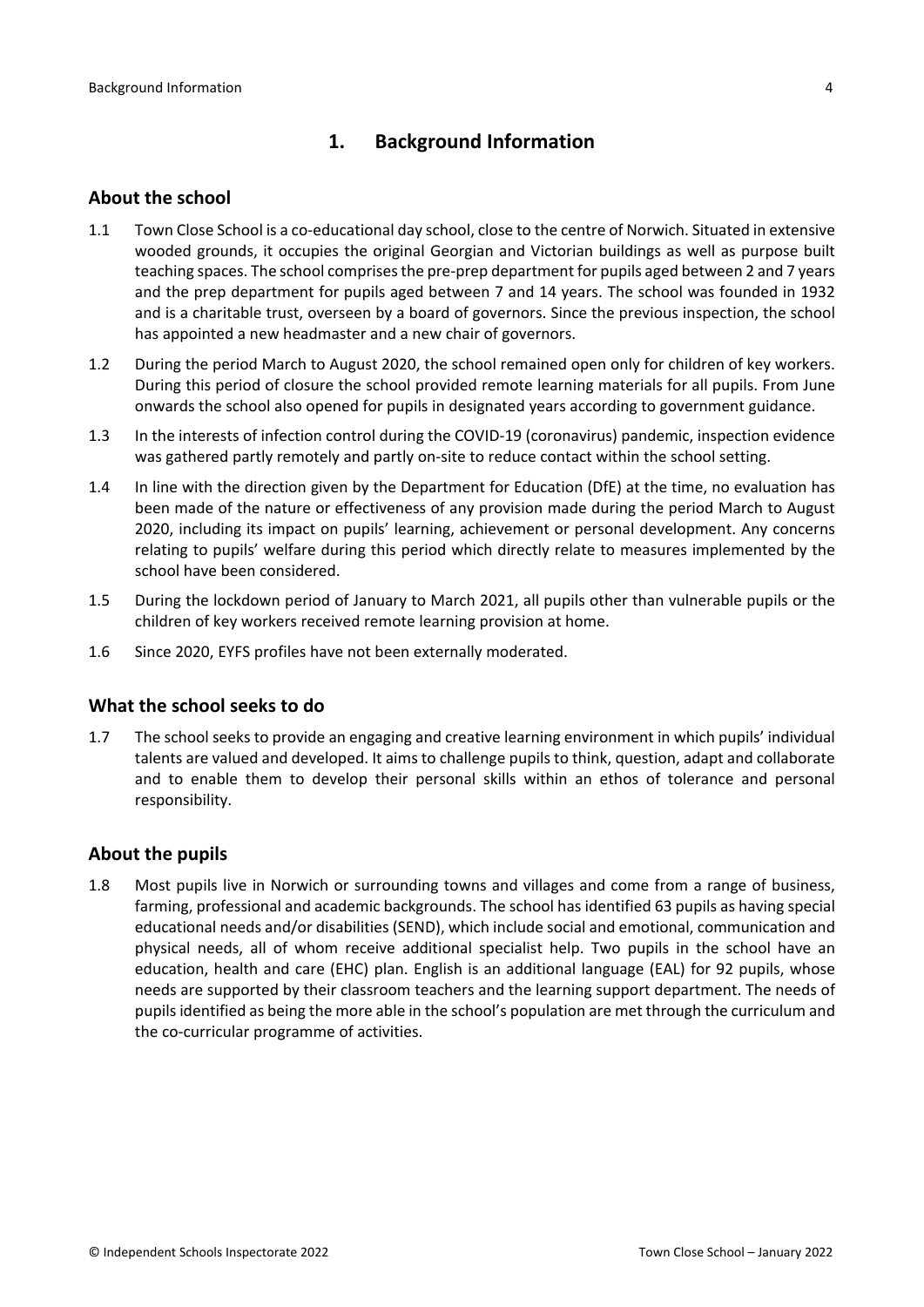## <span id="page-4-0"></span>**2. Regulatory Compliance Inspection**

## <span id="page-4-1"></span>**Preface**

The Independent Schools Inspectorate (ISI) is approved by the Secretary of State to inspect schools which are, or whose heads are, in membership of the associations which form the Independent Schools Council (ISC) and report on the extent to which they meet the Independent School Standards ('the standards') in the Schedule to the Education (Independent School Standards) Regulations 2014. Inspections of schools with early years settings not requiring registration also report whether the school complies with key provisions of the Early Years Foundation Stage statutory framework, and for registered settings the full range of the Early Years Foundation Stage provisions is considered. Additionally, inspections report on the school's accessibility plan under Schedule 10 of the Equality Act 2010 and the ban on corporal punishment under section 548 of the Education Act 1996. Inspections also comment on the progress made to meet any compliance action points set out in the school's most recent statutory inspection.

ISI inspections are also carried out under the arrangements of the ISC Associations for the maintenance and improvement of the quality of their membership.

**This is a FOCUSED COMPLIANCE INSPECTION which was combined with an inspection of EDUCATIONAL QUALITY. The FOCUSED COMPLIANCE inspection reports only on the school's compliance with the standards.** The standards represent minimum requirements and judgements are given either as **met** or as **not met**. All schools are required to meet all the standards applicable to them. Where the minimum requirements are not met, this is clearly indicated in the relevant section of the report and the school is required to take the actions specified. In this focused compliance inspection, key standards have been inspected in detail. These are the standards on safeguarding; measures to guard against bullying; arrangements for pupils' health and safety; arrangements to check the suitability of staff; the provision of information; the handling of parents' complaints; and other related aspects of leadership and management. The remaining standards and requirements are deemed to continue to be met unless evidence to the contrary has been found.

Inspections do not include matters that are outside of the regulatory framework described above, such as: an exhaustive health and safety audit; compliance with data protection requirements; an in-depth examination of the structural condition of the school, its services or other physical features; contractual arrangements with parents; an investigation of the financial viability of the school or its accounting procedures.

Inspectors may be aware of individual safeguarding concerns, allegations and complaints as part of the inspection process. Such matters will not usually be referred to specifically in published reports in this document but will have been considered by the team in reaching its judgements.

Links to the standards and requirements can be found here: The Education [\(Independent](http://www.legislation.gov.uk/uksi/2014/3283/contents/made) School Standards) [Regulations](http://www.legislation.gov.uk/uksi/2014/3283/contents/made) 2014, Early Years Foundation Stage Statutory [Framework.](https://www.gov.uk/government/publications/early-years-foundation-stage-framework--2)

**COVID-19: Inspection judgements do not cover the period March to August 2020 inclusive.**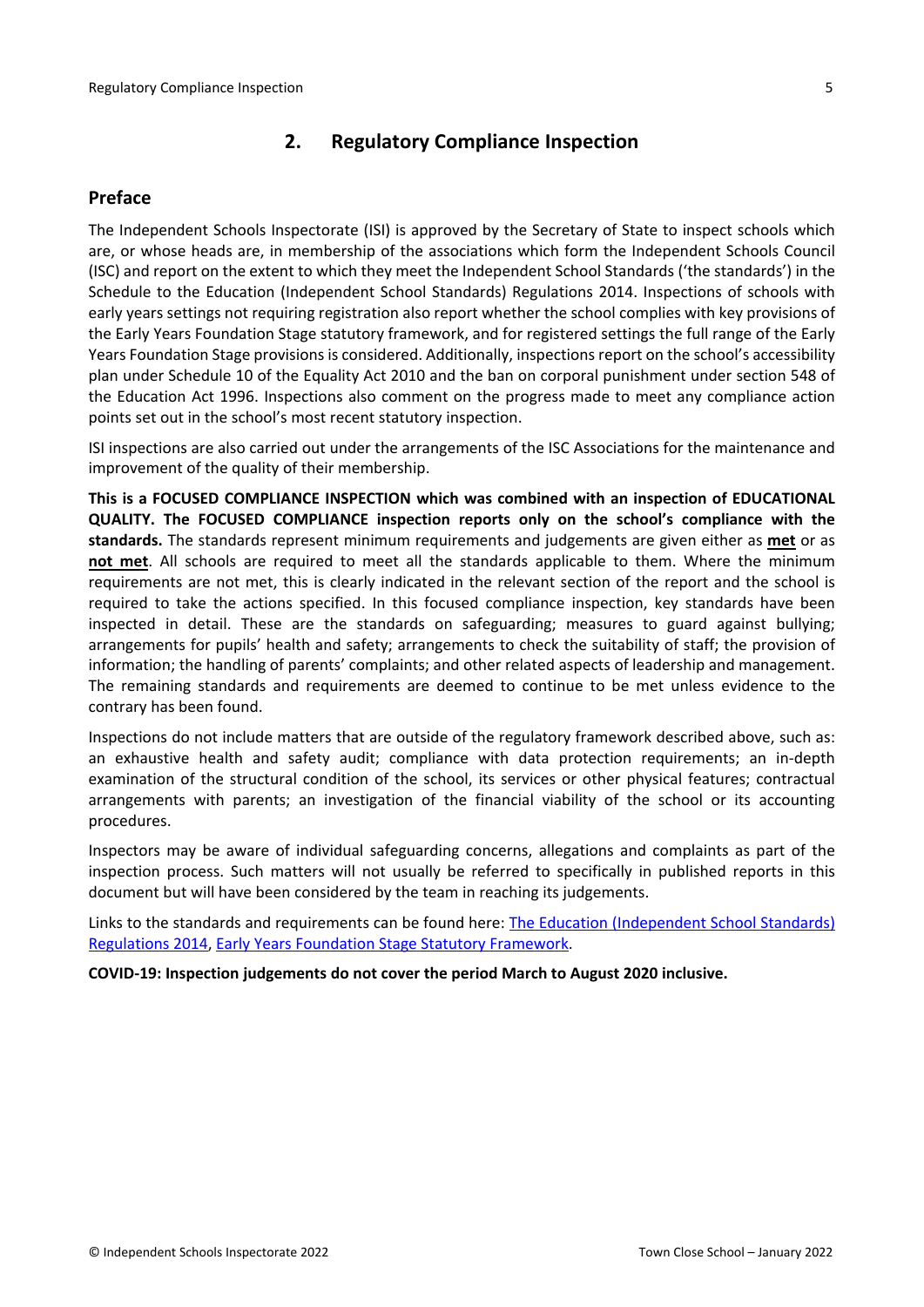## <span id="page-5-0"></span>**Key findings**

**2.1 The school meets the standards in the schedule to the Education (Independent School Standards) Regulations 2014 and relevant requirements of the statutory framework for the Early Years Foundation Stage, and associated requirements and no further action is required as a result of this inspection.**

## <span id="page-5-1"></span>**PART 1 – Quality of education provided**

- 2.2 The school's own framework for assessment confirms that teaching enables pupils to make good progress in the context of Part 1 paragraph 3(a).
- 2.3 The curriculum is documented, supported by appropriate plans and schemes of work for the pupils and covers the required breadth of material. The teaching enables pupils to make good progress, encompasses effective behaviour management and is supported by suitable resources. A suitable framework for the assessment of pupils' performance is in place.
- 2.4 Pupils receive relationships education up to Year 6 and relationships and sex education in Years 7 and 8 except in so far as they are lawfully excused. The school has consulted parents and published a written statement of its policy which has regard to the relevant statutory guidance.
- **2.5 The standards relating to the quality of education [paragraphs 1–4] are met.**

## <span id="page-5-2"></span>**PART 2 – Spiritual, moral, social and cultural development of pupils**

- 2.6 Principles and values are actively promoted which facilitate the personal development of pupils as responsible, tolerant, law-abiding citizens.
- **2.7 The standard relating to spiritual, moral, social and cultural development [paragraph 5] is met.**

## <span id="page-5-3"></span>**PART 3 – Welfare, health and safety of pupils**

- 2.8 Arrangements are made to safeguard and promote the welfare of pupils by means that pay due regard to current statutory guidance; good behaviour is promoted; bullying is prevented so far as reasonably practicable; health and safety requirements are met, including those relating to fire safety; provision is made for first aid. Pupils are properly supervised; admission and attendance registers are maintained, as required, and there is a strategic approach to risk assessment. A disability access plan is in place.
- **2.9 The standardsrelating to welfare, health and safety [paragraphs 6–16], the requirement of Schedule 10 of the Equality Act 2010, and the ban on corporal punishment undersection 548 of the Education Act 1996 are met.**

## <span id="page-5-4"></span>**PART 4 – Suitability of staff, supply staff, and proprietors**

- 2.10 The school makes appropriate checks to ensure the suitability of staff, supply staff and proprietors, and a register is kept as required.
- **2.11 The standards relating to the suitability of those in contact with pupils at the school [paragraphs 17–21] are met.**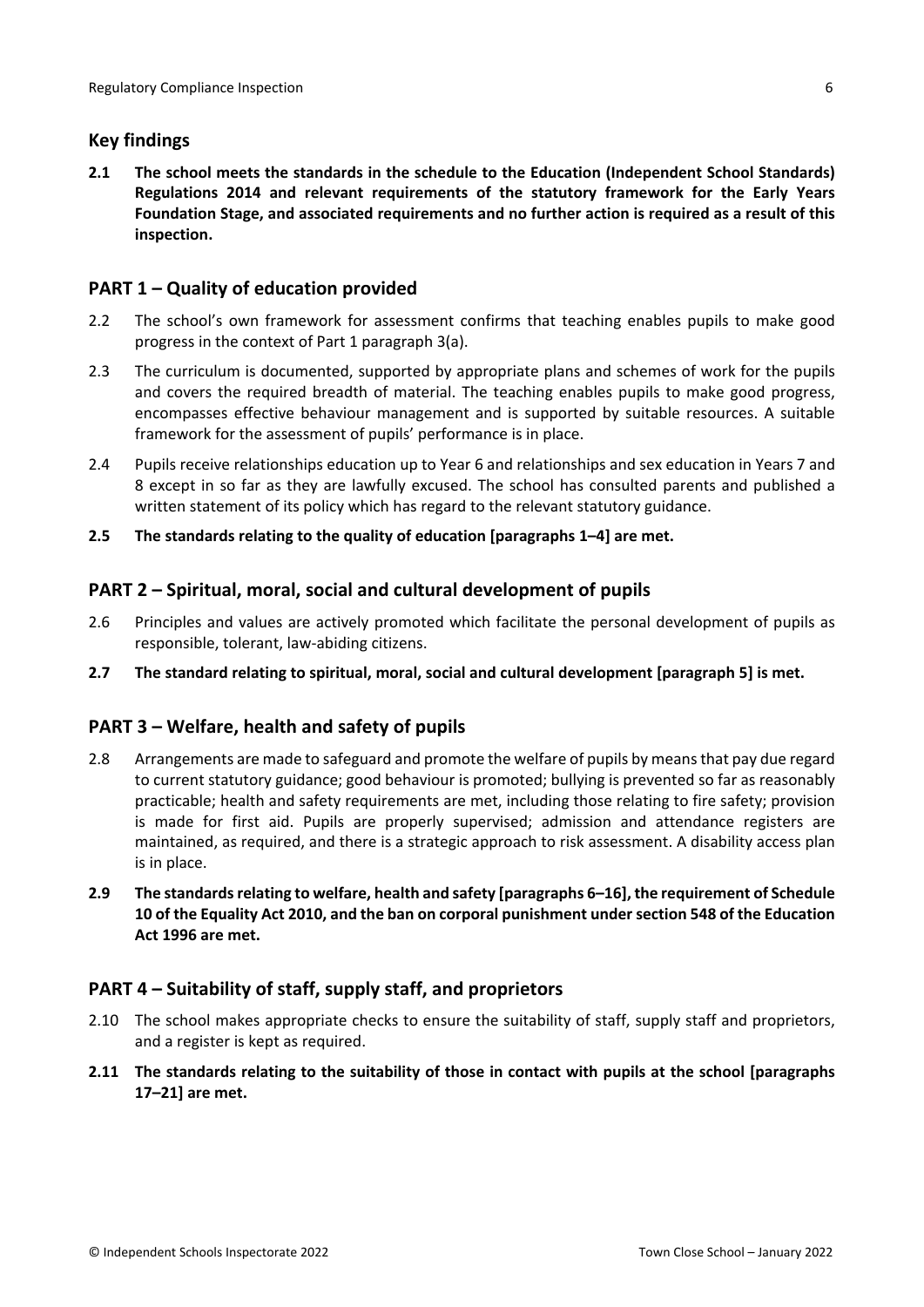## <span id="page-6-0"></span>**PART 5 – Premises of and accommodation at schools**

2.12 Suitable toilet and changing facilities, and showering facilities where required by the standard, and appropriate accommodation for pupils' medical and therapy needs are provided. The premises are maintained to a standard commensurate with health and safety; acoustics and lighting are appropriate; water provision is adequate. Suitable outdoor space is provided for physical education and outdoor play.

#### **2.13 The standards relating to the premises and accommodation [paragraphs 22–31] are met.**

## <span id="page-6-1"></span>**PART 6 – Provision of information**

- 2.14 A range of information is published, provided or made available to parents, inspectors and the Department for Education. This includes details about the proprietor, the ethos of the school and the curriculum, and of the school's arrangementsfor admission, behaviour and exclusions, bullying, health and safety, first aid, details of the complaints procedure, and the number of complaints registered under the formal procedure during the preceding school year, and the provision for any with education, health and care plans or English as an additional language. It also includes particulars of the school's academic performance during the preceding school year, inspection reports and (for parents only) a report at least annually of their own child's progress. The safeguarding policy is posted on the school's website.
- **2.15 The standard relating to the provision of information [paragraph 32] is met.**

#### <span id="page-6-2"></span>**PART 7 – Manner in which complaints are handled**

- 2.16 Parental complaints, if any, are handled effectively through a three-stage process, (informal, formal and a hearing before a panel of three, one of whom is independent of the school). Each stage has clear time scales, and at the third stage the panel can make findings and recommendations which are communicated to the complainant. Records are kept appropriately, including of any action taken, whether or not a complaint is successful.
- **2.17 The standard relating to the handling of complaints [paragraph 33] is met.**

## <span id="page-6-3"></span>**PART 8 – Quality of leadership in and management of schools**

- 2.18 The proprietor ensures that the leadership and management demonstrate good skills and knowledge, and fulfil their responsibilities effectively, so that the other standards are consistently met, and they actively promote the well-being of the pupils.
- **2.19 The standard relating to leadership and management of the school [paragraph 34] is met.**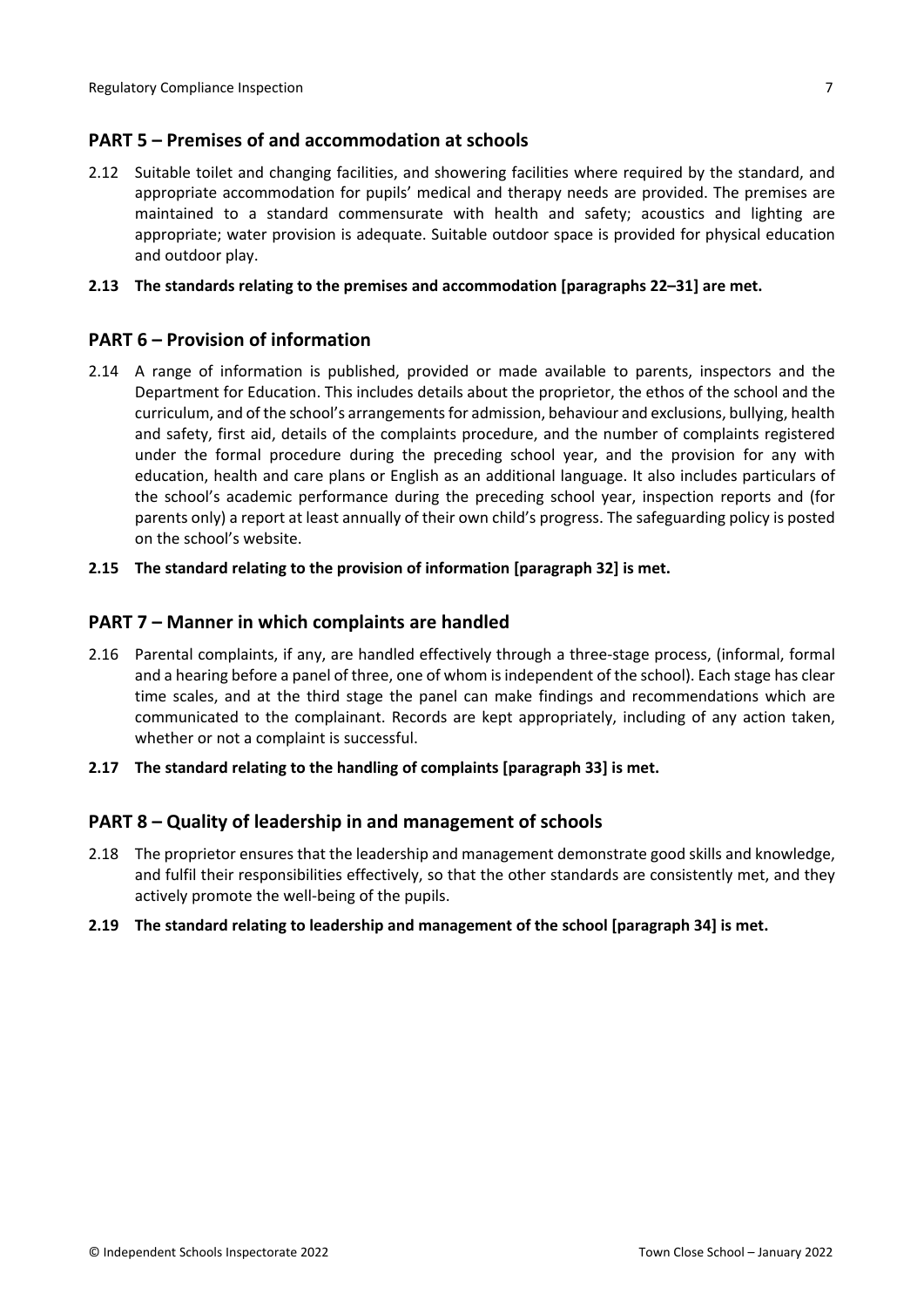## <span id="page-7-0"></span>**3. Educational Quality Inspection**

#### <span id="page-7-1"></span>**Preface**

**The EDUCATIONAL QUALITY inspection reports on the quality of the school's work**. It focuses on the two key outcomes:

- The achievement of the pupils, including their academic development, and
- The personal development of the pupils.

#### **The headline judgements apply one of the ISI descriptors 'excellent', 'good', 'sound' or 'unsatisfactory'.**

Where necessary, National Curriculum nomenclature is used to refer to year groups in the school.

## <span id="page-7-2"></span>**Key findings**

3.1 The quality of the pupils' academic and other achievements is excellent.

- Pupilsthroughout the school achieve at extremely high levelsin relation to their ages and abilities.
- Pupils demonstrate excellent skills, knowledge and understanding in all aspects of the curriculum.
- Pupils' communication skills are developed to the highest level across the curriculum. Extremely attentive listeners, they express themselves eloquently in both the spoken and written word.
- Pupils' attitudes to learning are excellent and highly developed for their ages.
- Pupils display a mature ability to analyse, synthesise and hypothesise.
- 3.2 The quality of the pupils' personal development is excellent.
	- Pupils are extremely self-confident and speak with great maturity about their readiness for the next stage in their education.
	- Pupils demonstrate a maturity well beyond their years when making decisions about their work, friendships, futures and well-being.
	- Pupils are highly respectful of others in the school community, whatever their culture or faith.
	- Pupils have an excellent awareness of the importance of maintaining a balanced lifestyle in both body and mind and of how to stay safe online.

#### <span id="page-7-3"></span>**Recommendations**

- 3.3 In the context of the excellent outcomes, the school might wish to consider:
	- Enabling pupils to use their information and communication technology (ICT) skills further across the curriculum so as to enhance their learning in other subjects.
	- Enabling pupils to contribute positively to wider society in addition to their school and local community.

## <span id="page-7-4"></span>**The quality of the pupils' academic and other achievements**

- 3.4 The quality of the pupils' academic and other achievements is excellent.
- 3.5 Pupils of all ages attain levels of achievement which often exceed expectations for their ages and abilities, as evidenced in standardised and school assessments, lesson observations and pupils' work. Pupils make good and often excellent progress due to the high-quality teaching they receive,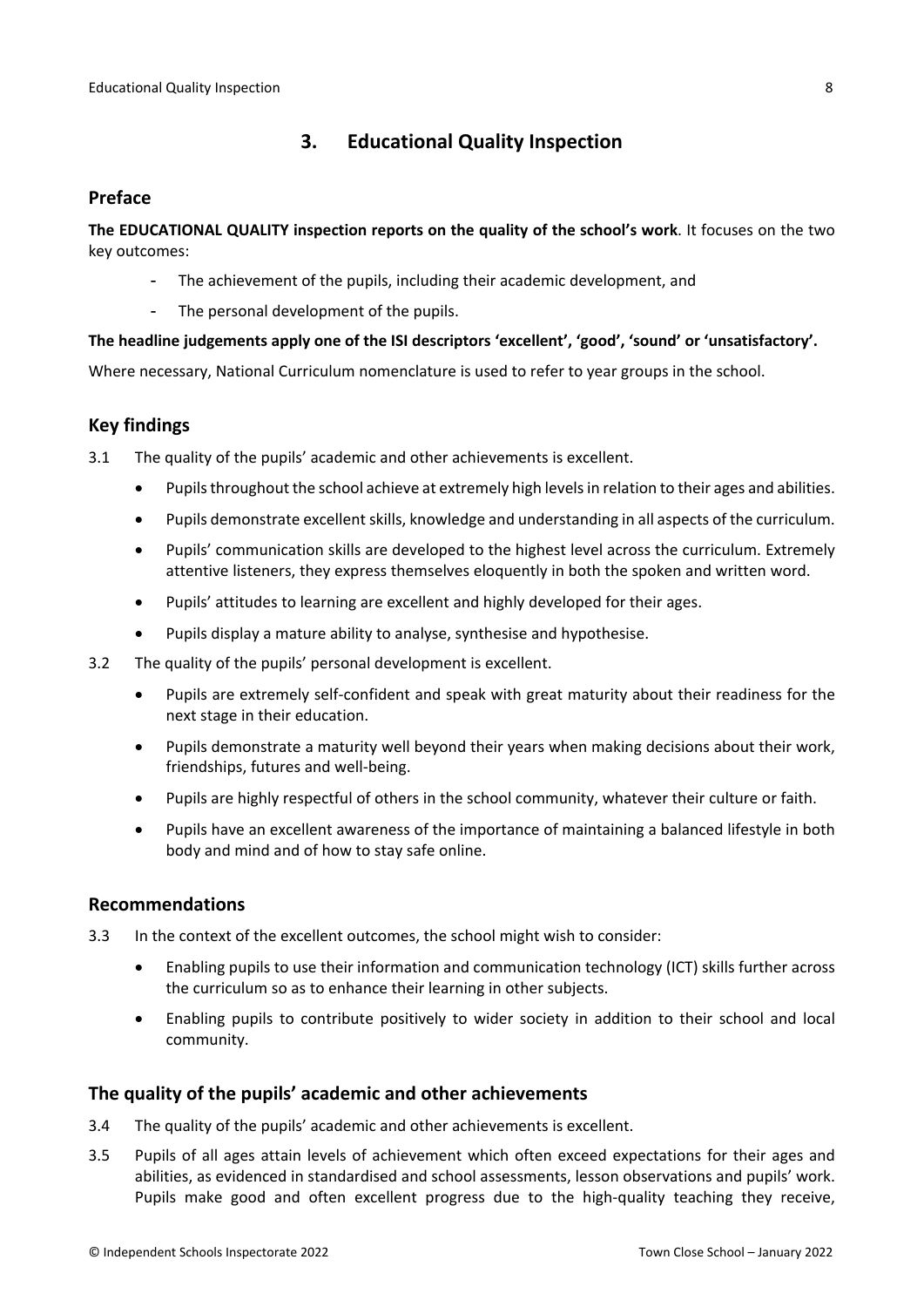combined with school leaders' judicious analysis and sharing of assessment data and academic concerns. This allows the school to be swift to recognise and support the needs of individual pupils which in turn enables them to accelerate their progress as required. Pupils with SEND achieve well in relation to their abilities in response to personalised strategies for their learning. Pupils with EAL often perform at high levels, whilst those who are identified as the more able in the school's population achieve at the highest levelsin their work and in gaining scholarships and awards at their chosen senior schools.

- 3.6 Pupils demonstrate excellent skills, knowledge and understanding in all aspects of the curriculum. Their performance in the performing arts is of a particularly high standard, as is their work in art and design technology (DT), seen on display around the school. Children in the EYFS display exceptional levels of understanding in response to the challenging curriculum and teaching which is tailored to their individual needs and abilities. Asthey move through the school, pupils apply a range of high-level skills with great success across their learning in humanities, science and languages, benefiting from specialist teaching, educational visits and themed events. When discussing the difference between weather and climate, Year 2 pupils explained that weather is what happens on a single day whilst climate is over time; whilst those in Year 6 showed excellent progress over time in the production of their Ben Heine inspired self-portraits. In their responses to the questionnaire, a small minority of pupils disagreed that most lessons are interesting, although most said that their teachers know their subjects well. Pupils who spoke to inspectors agreed that all but a few of their lessons are interesting. This was confirmed in observations, where pupils were seen to achieve at high levels in response to engaging and challenging teaching. The governors' appointment of well-qualified staff and provision of plentiful and high-quality resources, together with leaders' oversight of staff training and appraisal have ensured that the school is successful in its aim to provide an engaging and creative learning environment.
- 3.7 Pupils of all ages are extremely articulate and effective communicators. Children in the EYFS talk with great fluency and confidence about their learning, benefiting from positive relationships with the staff, which enable children to feel secure and happy in school. They make rapid progress in reading and writing and apply their communication skills successfully to a variety of experiences, such as when explaining when snow came and how it happened. Older pupils spoke with fluency and animation when acting out conjugated French verbs, and pupils in Year 4 listened with extremely close attention to their partners when describing imagined hidey-holes in English. Pupils display a sincere love of reading and do so at high levels in relation to their ages, encouraged through regular reading times during the school day and opportunities to share their thoughts in class and on the reading tree display. They utilise both reading and writing skills expertly throughout the school day, whether tackling word problems in maths, reading instructions in DT, writing up science investigations or writing about cities in geography. Year 1 pupils write in full sentences in their work using challenging phonics sounds, whilst older ones demonstrated an advanced understanding of the different means by which writing can be enhanced, such as metaphors, similes and foreshadowing.
- 3.8 Pupils display excellent attitudes towards their work and relish opportunities to take leadership in their learning, in fulfilment of the school's aim to encourage pupils to adapt and collaborate. They are productive in both individual and group work, whilst showing independence beyond their years. This confirms the questionnaire views of the vast majority of parents that the school enables pupils to develop these skills. Pupils in Year 2 showed great concentration and engagement when engaged in mathematical challenges using construction bricks. Pupils follow instructions with ease and make decisions about their work readily throughout the day. For example Year 8 pupils showed high levels of initiative in devising bench vaults and straddle sequences in physical education (PE). Encouraged by teaching to strive to do their best, pupils understand the approaches to learning they need to adopt in order to succeed. Arriving in school with an eagerness to learn, they respond positively to the high expectations and guidance characterised in teaching, which encourages a strong love of learning.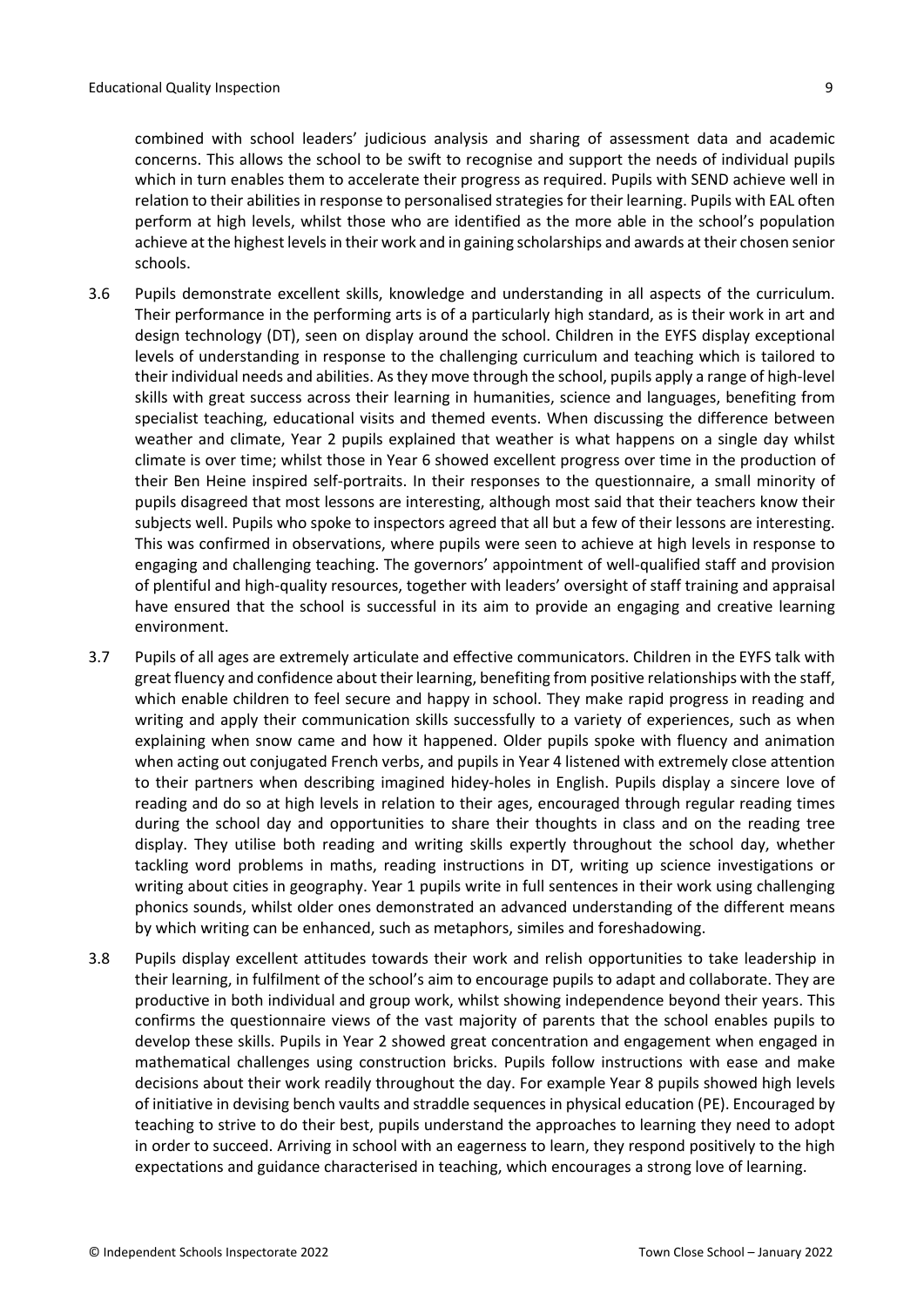- 3.9 Pupils have excellent study skills for their age and increasingly demonstrate these as they move through the school. They respond with great success to the regular opportunities provided for them to solve problems, innovate and explore within the curriculum, drawing knowledge from a wide range of sources. This was evident when Year 8 pupils analysed a secondary source on the siege of Orleans with great insight, and Year 7 pupils considered the inferred meaning of a painting in an English lesson. Pupils demonstrate a mature ability to critique their own and each other's work against given criteria. They give reasons why writing is improved by the use of different techniques and identify ways to improve their creations in DT. They undertake research from an early age, often within a topic-based approach to learning, and present their findings effectively on many subjects including Stonehenge and famous artists. Pupils hypothesise confidently when undertaking investigations in geography and science, and understand the importance of seeking evidence to support their ideas and findings. This demonstrates the school's success in fulfilling its aim to challenge pupils to think and to question.
- 3.10 Pupils are highly numerate, demonstrating a mature understanding of number which they apply confidently to other areas of the curriculum. Children in the EYFS develop a deep understanding of numeracy in response to visual and practical teaching styles and opportunities to apply advanced mathematical concepts in their play, such as when sorting 3D shapes into groups and explaining their actions. Pupils make excellent progress in mathematics as they move through the school, aided by the school's practice of teaching in attainment-based groups from Year 3 onwards which enables pupils of similar ability in the subject to work at appropriate levels. By the time they reach Year 8, pupils are able to solve sophisticated problems and tackle challenges successfully which are well in advance of expectations for their age. Pupils utilise their sophisticated skills on a daily basis, including when creating histograms to show the effects of the Black Death, identifying lines of best fit in graphs to show the solubility of potassium chloride in different temperatures, or measuring accurately in DT lessons.
- 3.11 Pupils show an excellent understanding of a wide and creative range of ICT skills, which they apply successfully across the other aspects of their learning. Children in the EYFS develop high levels of skill and confidence from an early age, using tablets and whiteboards to support their learning about sounds and number, which lays the ground for effective use of keyboards. Older pupils become extremely proficient in their use of coding, design and communication programmes, benefiting from generous resources, including the provision by leaders and governors of tablets for all pupils in Years 6, 7 and 8. They use their skills effectively in other subjects, such as when printing in 3D in DT, composing in music lessons and writing playscripts. Although pupils demonstrate the positive impact on their learning of their use of ICT in some other subjects, discussions with pupils and scrutiny of work indicated that opportunities for them to do so in subjects such as science are provided less frequently.
- 3.12 Pupils achieve at high levels outside the classroom, benefiting from the school's provision of a wide range of opportunities for them to achieve excellence, no matter where their talents may lie. Pupils take part in numerous in-house competitions which allow them to demonstrate their skills in areas such as sport and the arts. They are proud of their successes, which are celebrated in displays, assemblies and the school website, in response to the encouragement they receive from school leaders and governors who actively promote and support the full breadth of activities. Pupils participate successfully at local, county and national level in a variety of sports, developing their skills further outside the school, with the encouragement and support of their teachers. They achieve high levels of success in music, including in external examinations, the county music festival and school ensembles. Pupils' drama skills are well-honed, and evident in accomplished performances on stage in and outside school and through success in external examinations. Pupils have enjoyed considerable success in national and county events involving mathematics, science, quizzing and go-karting. Although a few parents disagreed in the questionnaire that the school provides a suitable range of extra-curricular activities, inspectors found that those available enable pupils to develop a wide variety of skills and individual talents with enjoyment and high levels of success.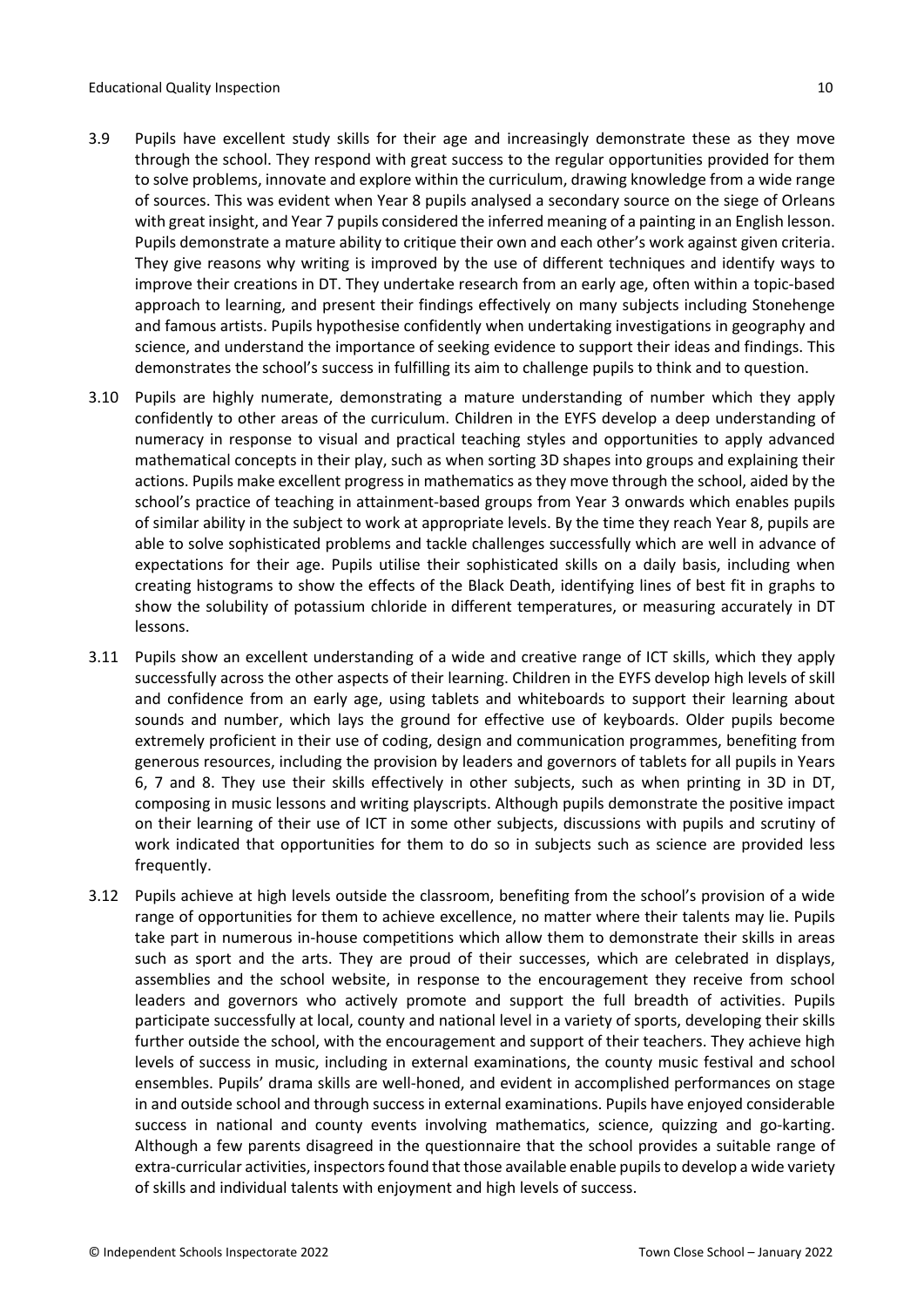## <span id="page-10-0"></span>**The quality of the pupils' personal development**

- 3.13 The quality of the pupils' personal development is excellent.
- 3.14 Pupils are highly self-assured, benefiting from strong connections with staff formed through regular tutor group and house meetings in both prep and pre-prep departments. They demonstrate a mature understanding of themselves and the ways in which they can improve their work. Pupils appreciate the school's recognition of their successes and understand the encouragement teaching gives them to learn from mistakes and take risks in order to learn. A few pupils said in the questionnaire that marking and feedback does not help them to improve; scrutiny of books and discussions with pupils indicated that clear and constructive feedback is given regularly, allowing pupils to understand how to progress. Pupils said that teaching challenges them supportively whilst giving them the opportunity to solve problems themselves, in line with the view of almost all parents that the school helps their child to be confident and independent. Pupils are prepared very well for the next stage in their school career; older pupils spoke about their next schools with great maturity and confidence, reflecting on their readiness for the future.
- 3.15 Pupils demonstrate a maturity well beyond their years in their understanding of how the decisions they make may impact on their own and others' well-being and academic achievement. They understand the importance of supportive friends and of putting effort into their studies so that they can take pride in their future achievements. They make thoughtful decisions about their behaviour, responding positively to the example set in teaching. Pupils value the opportunity to choose a different local charity to support each year, putting great thought into their selections. They explain with clarity how they make their own decisions about how they manage their homework and free time. Children in the EYFS make daily decisions successfully about which activities to engage in, and older pupils often choose which level of task to complete in lessons, enabling them to challenge themselves fruitfully. Year 6 pupils decide which language to study in Year 7 and do so in the understanding that this may have an impact on their choice of school in the future. Older pupils show great maturity when discussing the importance of their choice of senior school in determining their short, medium and long term happiness and success.
- 3.16 Pupils place a high value on the benefits of the opportunities they have to work and play alongside peers from other cultures and faiths. They are sensitive to difference in others and value the opportunities offered to them in school to learn about people who are different to themselves in their lessons, assemblies and through links with a former pupil working in Ghana. Pupils understand the importance of accepting and respecting those who are different from themselves, and do so without any evident effort required, in response to the promotion of equality and diversity in the curriculum and the example set by adults in school. Pupils are knowledgeable about their own culture and the importance of values such as democracy and the rule of law. They behave with consideration towards othersin the school community, in accordance with the school's core value of respect for others. Older pupils show good levels of tolerance and respect in relation to matters of gender and sexuality and take a pride in the role taken by the school council in the school's implementation of a gender-neutral uniform. They are eloquent in their understanding that equality is paramount, regardless of differences in religion, background or circumstances, as seen in a discussion about the possible reasons for the mainly white depiction of Christ in art.
- 3.17 Pupils have a mature appreciation of the importance of a healthy lifestyle, not only physically but mentally. They have an excellent awareness of how to take care of themselves in circumstances ranging from crossing the road on the way to games to staying safe online. They appreciate the provision of healthy options at lunchtime and demonstrate an excellent understanding of physical health. Pupils showed an excellent understanding of the benefits of exercise in a science lesson on the function of the lungs. Pupils understand the ways in which they can nurture their own well-being, including through the ample resources provided by the school to support them. They show a wisdom beyond their years when explaining the importance of the ready availability of the school counsellor, learning support staff and other adults in school with whom they may discuss their concerns. They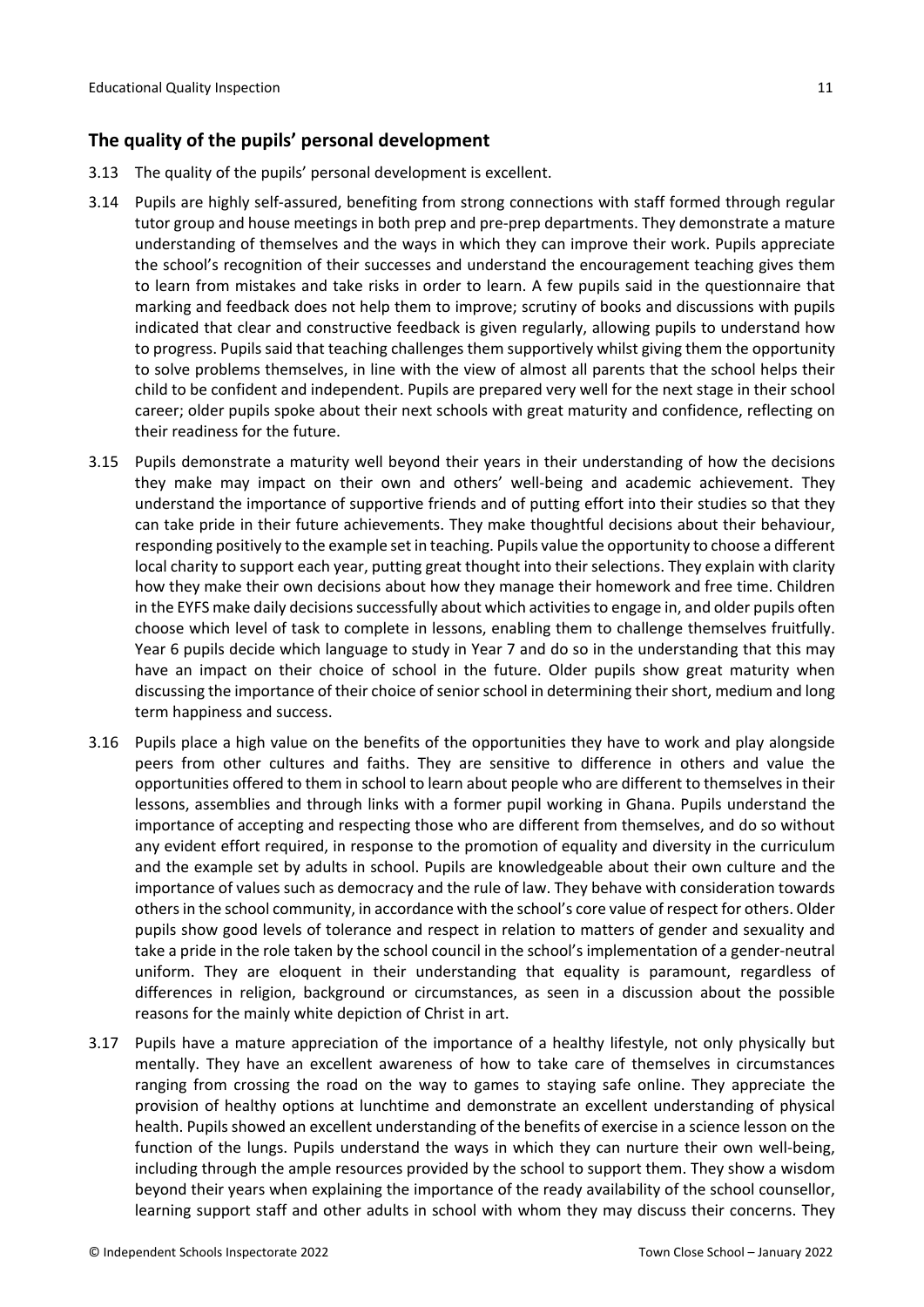talk with enthusiasm about the benefits of 'talk and share' sessions, mindfulness activities and time spent with the school therapy dog in maintaining their mental health.

- 3.18 Pupils demonstrate high levels of appreciation of non-material aspects of life. They speak with eloquence and consideration about what matters most to them, placing a high value on friendship, relationships, families and love. Children in EYFS appreciate the ways in which each other's parents help them learn about other cultures. Older pupils demonstrated maturity and empathy when reflecting on the impact that charitable giving can have, particularly with regard to a current charity which supports a local children's hospital. Pupils have a highly developed sense of respect for all, and value the non-materialistic aspects of their lives, such as friends and family, over possessions. They have a mature understanding of the impact on their well-being and happiness of choosing a job they will enjoy. Pupils in Year 6 demonstrated a deep spiritual understanding when discussing the need and importance for quiet reflection in a place of worship. Others expressed an appreciation of the times and places where they can think quietly and reflect in school, including in assemblies and the school grounds.
- 3.19 Pupils' behaviour reflects their excellent understanding of the rules of school and wider society. They respond readily to their teachers' high expectations, and their behaviour in class contributes to their highly effective learning. Pupils accept responsibility for their own behaviour with especial regard for the 'Town Close Way', which they readily quote and see as the foundation on which they determine their actions. Whilst understanding that they and others may make mistakes from time to time, they are confident that the school helps them to resolve any issues that they are not able to address themselves. They feel well supported by the close communication maintained between school and parents when such occasions arise. Although a small minority of pupils said in the questionnaires that pupils are not kind and respectful towards each other, inspection evidence showsthat pupils are highly aware of the need to behave well and are quick to identify and address any exceptions to the rule. Pupils are aware that sanctions exist for those who do not do the right thing, although those interviewed were adamant that incidences of bad behaviour are very rare.
- 3.20 Pupils fulfil a wide range of meaningful positions of responsibility effectively throughout their time in the school, supported and encouraged in their activities by school leaders, who maintain direct links with the school council. Children in the pre-prep department fulfil roles such as line leaders and 'top birds' in their houses, whilst older pupils take on responsibilities which include digital and library monitors, watering plants and acting as buddies for younger peers. By the time they leave the school, pupils have a great sense of responsibility towards others and proactively look to better the lives of others in the school community as eco, food or school council members, house or sports captains. Older pupilsset a high example in their approach to adults around the school in following their prefect roles and Year 7 pupils support the well-being of pre-prep pupils at playtime in the summer term. Pupils expressed enthusiasm for being able to return to helping to look after younger pupils following lockdown restrictions as they feel such activities help to promote kindness and a sense of community. Pupils have a mature understanding of the impact their charitable giving can have on others in their local area, although opportunities for them to contribute to the wider community through charitable events are limited.
- 3.21 Pupils are highly collaborative when working with others to achieve common goals. Pupils demonstrated excellent social awareness and the ability to work effectively with others in the house meeting quiz, where all were able to contribute, encouraged by each other and motivated by a wellplanned and effectively presented activity. Pupils interviewed spoke with great confidence and maturity about how effectively they work with others. They relish opportunities to work purposefully together to achieve excellent results on sports activities, research projects, art creations, and during child-initiated play in the EYFS. Pupils work successfully and productively as a team on the school council and when running stalls for charitable events. Almost all parents agreed in the questionnaires that the school helps their child to develop strong social and teamwork skills. As they move higher up the school, pupils work at extremely high levels of collaboration in a range of activities which have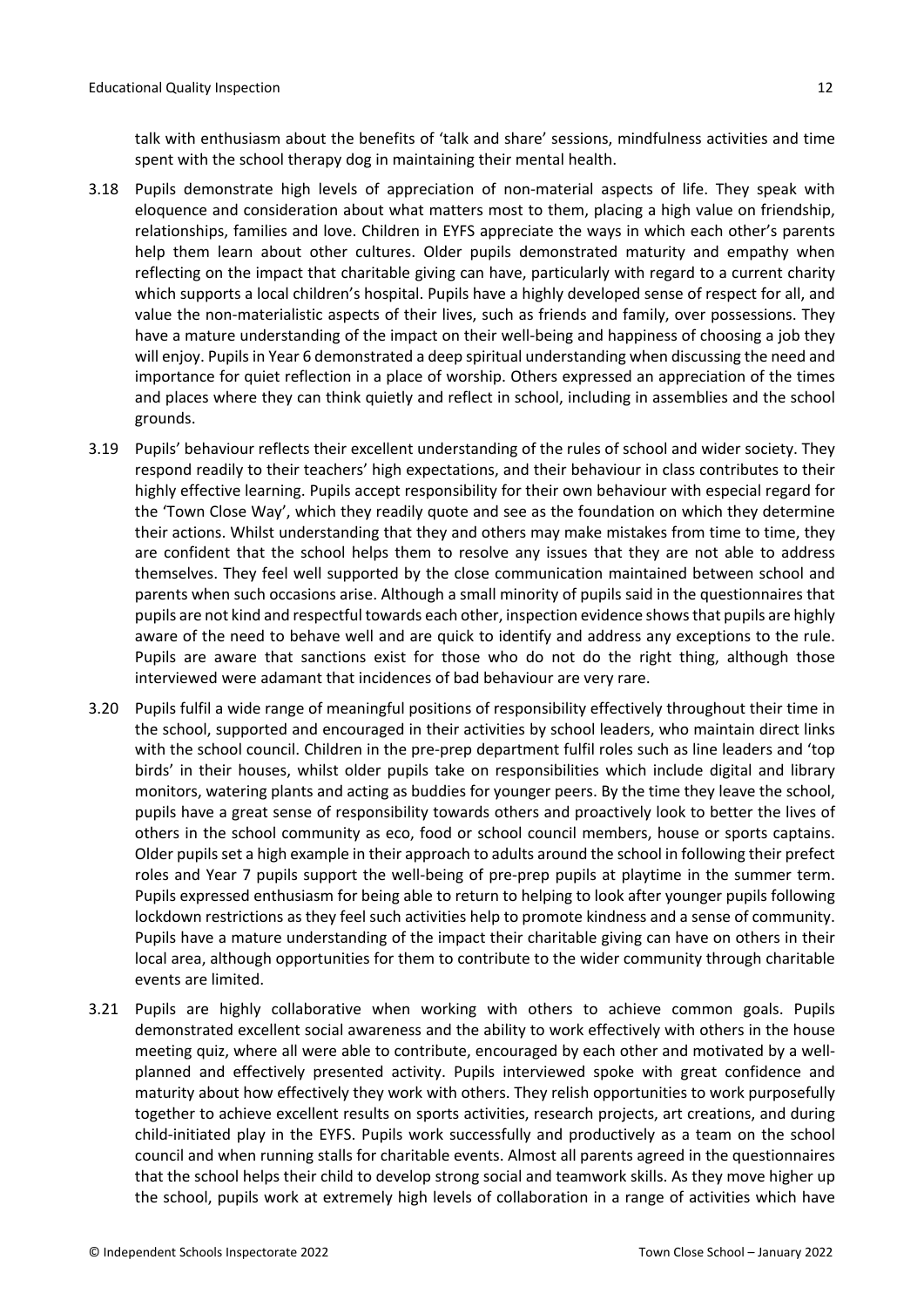been initiated by school leaders and governors in recent years. These include the adventure skills academy, where pupils successfully build dens and cook together and the Greenpower challenge, where Year 7 and 8 pupils join together to participate in constructing and racing an electric car, achieving high levels of success when competing against much older competitors.